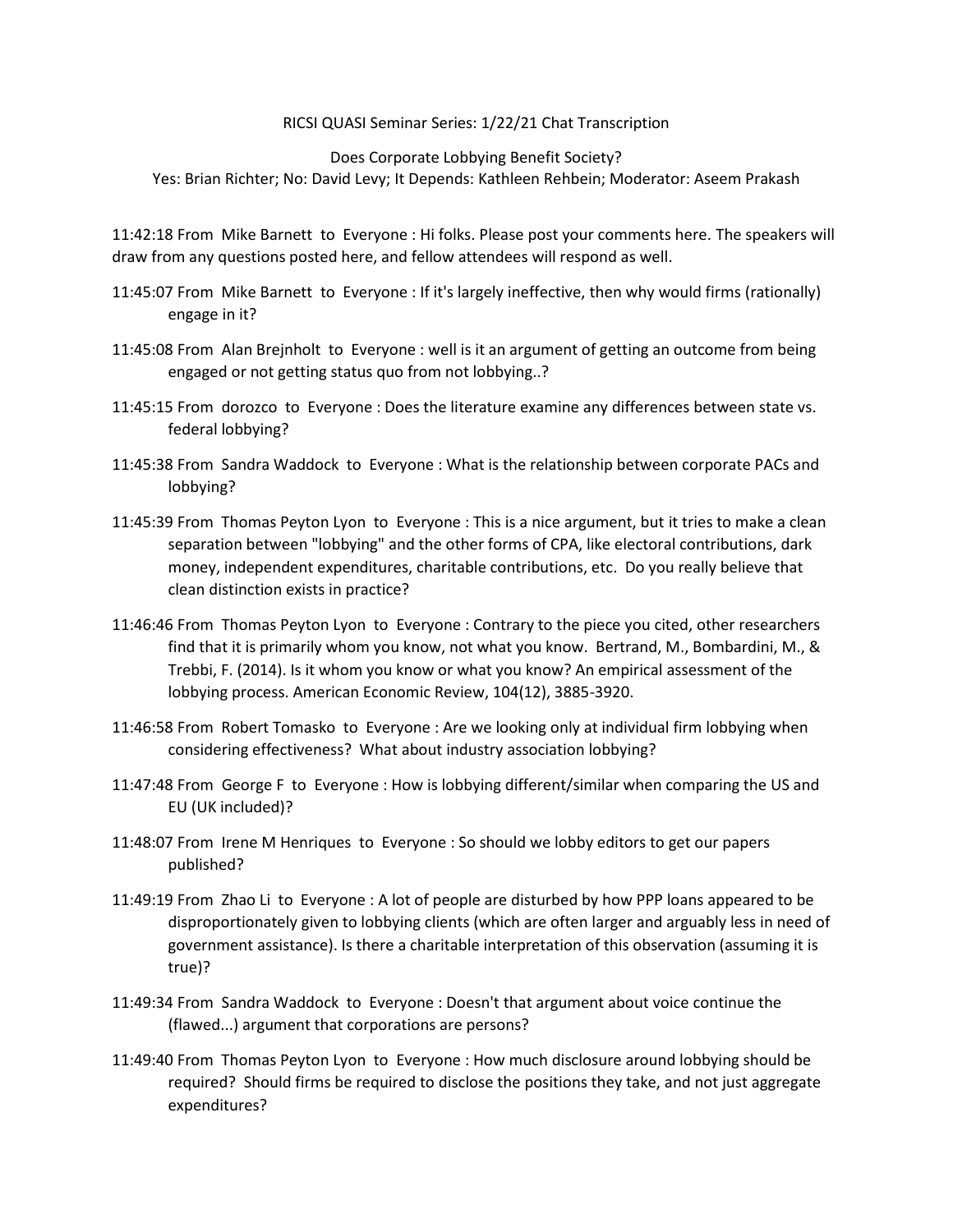- 11:50:26 From Michelle Westermann-Behaylo to Everyone : Exactly Thomas Peyton Lyon--The issue is not to shut down the provision of information, but the secretive nature of it!
- 11:51:12 From Mike Barnett to Everyone : So, so long as the information that lobbyist offer is done openly, would it be OK?
- 11:51:23 From Zhao Li to Everyone : @Thomas: some states require lobbying clients to disclose their positions. There's a pretty cool paper that takes advantage of this: <https://www.journals.uchicago.edu/doi/abs/10.1086/707619?journalCode=jop>
- 11:51:44 From Thomas Peyton Lyon to Everyone : Thanks Zhao!
- 11:51:50 From Zhao Li to Everyone : Np!
- 11:52:29 From Robert Bwana to Everyone : The market will decide what is OK. But transparency may push things towards a more beneficial result for more people
- 11:53:35 From Robert Tomasko to Everyone : Firms may see themselves as non-voter constituents.
- 11:53:46 From Thomas Peyton Lyon to Everyone : What market is that @RobertBwana? The market for politicians?
- 11:55:06 From Timothy Werner to Everyone : @Tom: lobbying disclosures required of foreign firms at the federal level (governed by FARA) are also very close to what you are imagining… FARA is the law Paul Manfort went to jail for violating
- 11:55:26 From Noa Gafni to Everyone : What are your thoughts on the recent insurrection and corporations' decisions to stop funding politicians?
- 11:56:00 From Maggie DELMAS to Everyone : David, are you showing slides?
- 11:56:16 From Mike Barnett to Everyone : Yes, he is -- can't see them, Magali?
- 11:56:17 From Robert Bwana to Everyone : @Thomas, I was thinking more along the lines of the stock market.
- 11:58:23 From Thomas Peyton Lyon to Everyone : Mike, could the presentations be shared? I'd like to follow up on some of the references in them.
- 11:59:43 From Mike Barnett to Everyone : Absolutely. All slides, all videos, all chat logs, and all reading lists are posted on business.rutgers.edu/ricsi. We'll post all of the materials from today's session within the next few days.
- 12:00:17 From Thomas Peyton Lyon to Everyone : Great, thanks Mike!
- 12:00:22 From Christoph Biehl to Everyone : Is CropLife not Bayer?
- 12:01:59 From Zhao Li to Everyone : This paper might be of interest to folks (mentioned in Bombardinini & Trebbi's latest review on empirical lobbying research): " We find that a 10 percent increase in lobbying expenditure leads up to a 2 percent gain in value-added. Finally, we conduct a series of counterfactual analyses, using the estimates from the empirical analysis,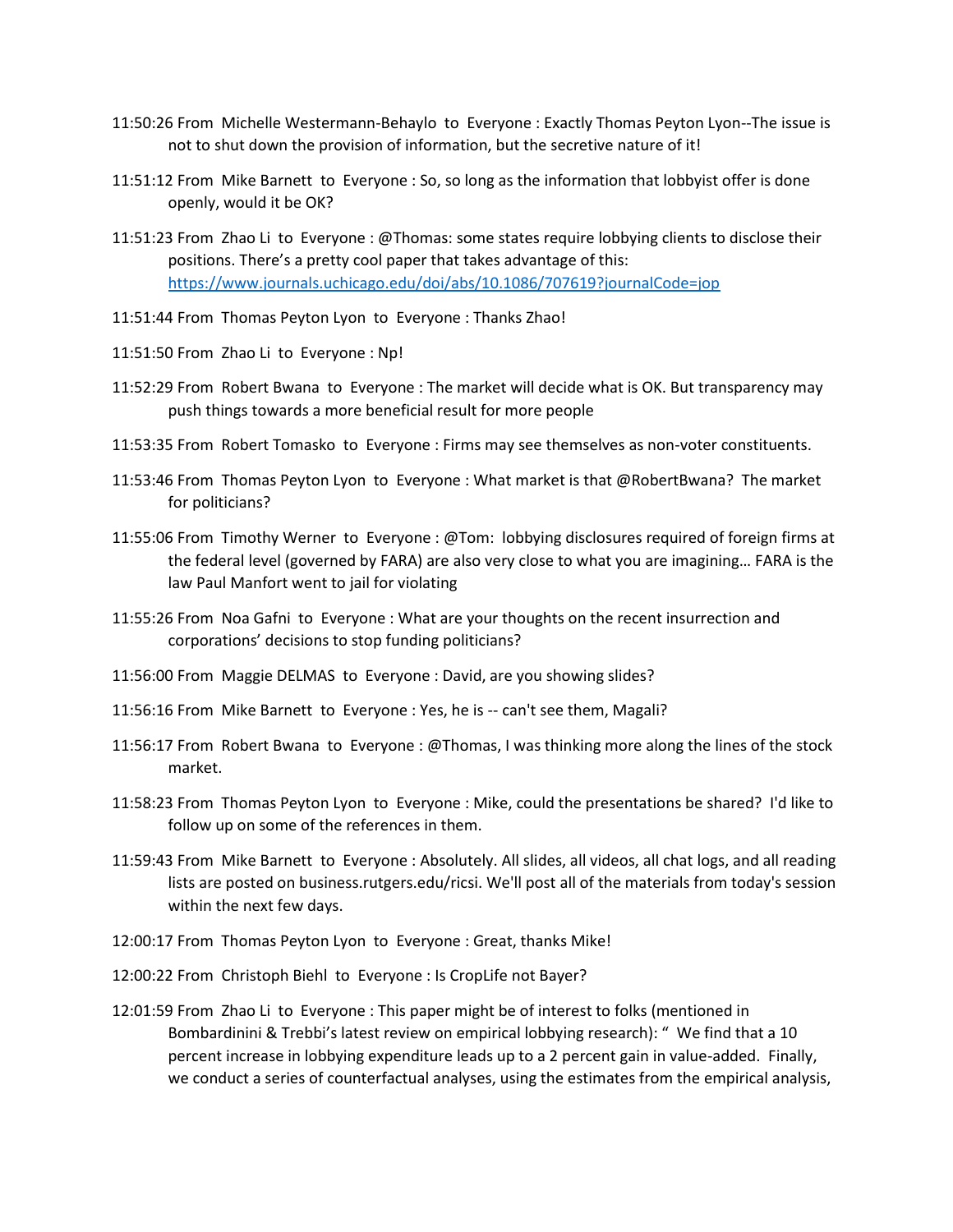to show that the return to firms' lobbying activities amounts to a 11 percent decrease in aggregate productivity in the U.S." <http://web.mit.edu/insong/www/pdf/misallocation.pdf>

- 12:02:52 From Frank de Bakker to Everyone : CEO Corporate Europe Observatory is another helpful source:<https://corporateeurope.org/en>
- 12:03:17 From Irene M Henriques to Everyone : Follow what they do (spend on) rather than what they say...
- 12:03:51 From Brian Kelleher Richter to Everyone : @Zhao, I second looking at In Song Kim's Missallocation paper for a good argument against lobbying being good for society, but it measures only economic output (not social welfare and distribution across entities)
- 12:04:13 From Zhao Li to Everyone : @Brian: True. Welfare analysis is hard :)
- 12:04:16 From Onna Malou to Everyone : Though money spent does not necessarily translate in influence, as many studies have shown...
- 12:04:58 From Robert Bwana to Everyone : @Onna and as Brian mentioned in his presentation
- 12:04:59 From Maggie DELMAS to Everyone : What type of empirical evidence do we have on the return on investment of lobbying?
- 12:05:41 From dorozco to Everyone : I wonder if anyone has looked at lobbying to increase professional licensing requirements as a barrier to entry?
- 12:06:03 From Brian Kelleher Richter to Everyone : A very big qualifier on arguments about money is that \$1 spent on lobbying efforts by different groups do not have equivalent amounts of influence nescessarily if one group's arguments are more important to constituents. A rational politician should consider \$1 spent by AARP as having greater influence than \$1 spent by ExxonMobil
- 12:06:23 From Zhao Li to Everyone : Business interests certainly dominate quantifiable lobbying spending as required to disclose by law, but labor and civic groups can often transmit useful information to politicians (e.g., protests, grassroots canvassing, etc.) in ways that do not trigger lobbying disclosure.
- 12:07:52 From Laura Katsnelson to Everyone : dorozoco: interestingly, Milton Friedman was very concerned about that!
- 12:08:15 From Prateek Raj to Everyone : One of the oldest forms of lobbying was the lobbying by merchant guilds to gain monopoly privileges from the rulers. Such collective action was one of the central purposes for the formation of merchant guilds. If one looks at guilds as an association of merchants, then it was an advocacy group. If one looks at guilds as a business cabal, then it was lobbying.
- 12:08:24 From Dimitrija Kalanoski to Everyone : While I agree that lobbying can be beneficial (in some cases). I wonder, if lobbying is only about information? For instance, there is high extant transaction cost (TC) between policy makers and agents that lobby. Why such TC exist if lobbying is only about transfer of information? The extant TC suggests that lobbying is not only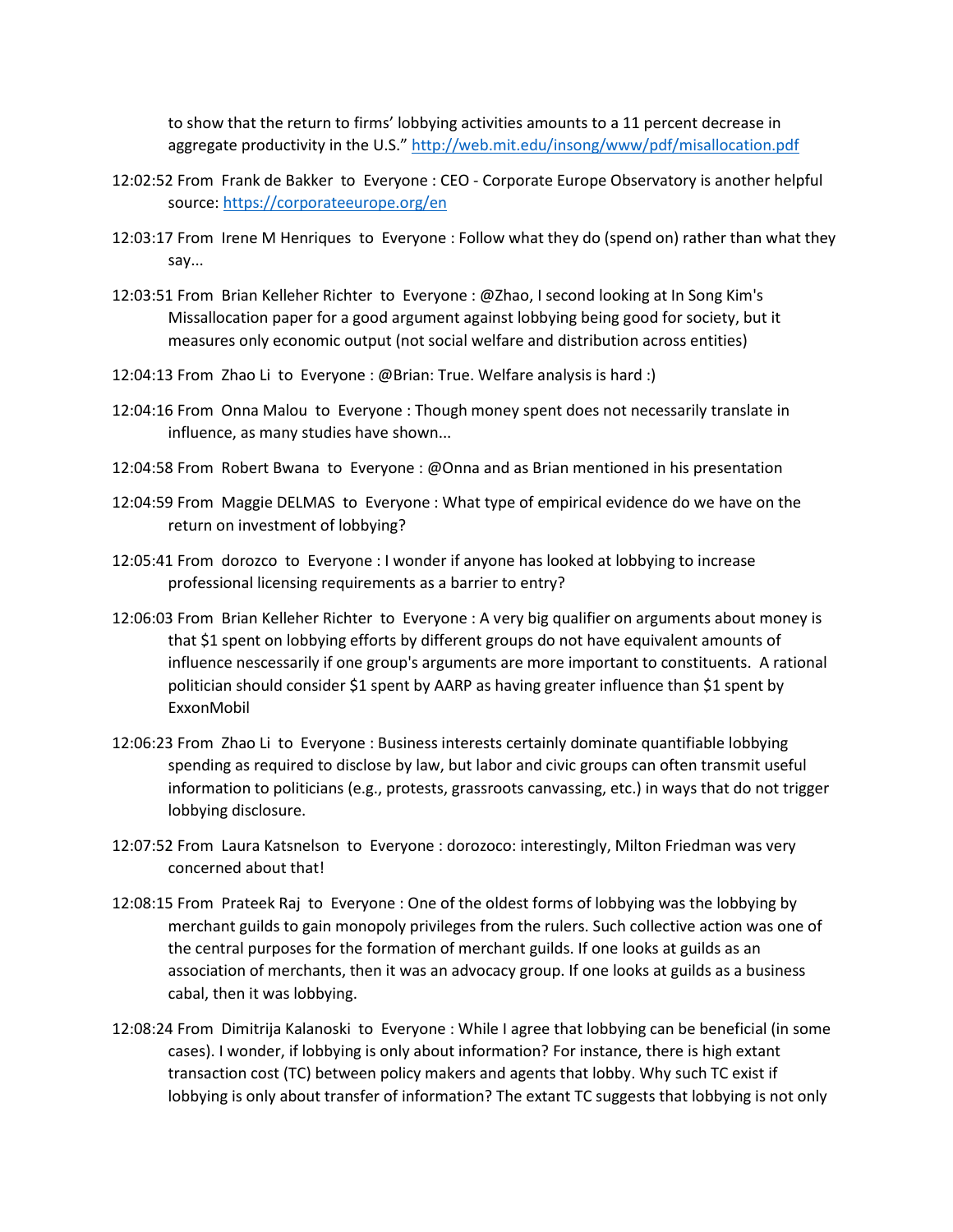about transfer of information but also about assured influence on expected/planned outcomes. This is further supported by findings that show that firms lobby even more within windows of opportunity (e.g. elections). Additionally, how would one explain firm strategic spending (operations, R&D or capital investments) correlating highly with firms' lobby efforts if it is only about transfer of information? And finally, how can lobbying be only about transfer of information when policy makers seem to favor firms that push for changes in regulation especially regarding "projects" involving high capital expenditures - projects significantly boost policy maker's outlook on the ballot?

- 12:09:22 From Thomas Peyton Lyon to Everyone : @Laura Did Friedman really express concerns about lobbying as a barrier to entry? His colleague George Stigler is the Chicago scholar associated with that line of argument. Uncle Milty never seemed to care much.
- 12:10:04 From Onna Malou to Everyone : Baumgartner, F. R., Berry, J. M., Hojnacki, M., Leech, B. L., & Kimball, D. C. (2009). Lobbying and policy change: Who wins, who loses, and why. University of Chicago Press.
- 12:10:27 From Onna Malou to Everyone : This is a good book on influence
- 12:10:43 From Thomas Peyton Lyon to Everyone : At least you didn't have Pornhub running!
- 12:11:35 From dorozco to Everyone : First time seeing a zoom bomb!
- 12:13:46 From Brian Kelleher Richter to Everyone : Ramanna, K., 2015. Thin political markets: The soft underbelly of capitalism. California Management Review, 57(2), pp.5-19.
- 12:14:24 From Jeana Wirtenberg to Everyone : How has/does the ubiquity of Social Media affect lobbying efforts? What are the negative and positive consequences?
- 12:14:25 From Brian Kelleher Richter to Everyone : ^ relates to Kathy's point about do both sides show up--and a problem with democracy there
- 12:14:37 From Thomas Peyton Lyon to Everyone : @Brian's argument about \$1 from AARP is very provocative, but seems to ignore the possibility that \$1 from Exxon comes with a whole host of other unobserved benefits like dark money and independent expenditures to attack climate scientists.
- 12:15:35 From Timothy Werner to Everyone : It seems remarkably naive to believe that the information conveyed during lobbying is neutral and not often a political subsidy to the targets of the lobbying (i.e., the info is not just technical/policy-relevant but provides info that politicians might spend their own campaign funds on gathering)
- 12:15:35 From Thomas Peyton Lyon to Everyone : The Ramanna paper seems to have basically just invented a new term for JQ Wilson's "client politics."
- 12:15:44 From Brian Kelleher Richter to Everyone : @Tom I agree these other things can exist, but the main point is should politicians concerned about re-election listen to dark money. Generally, the answer is no as consitituents and voters matter most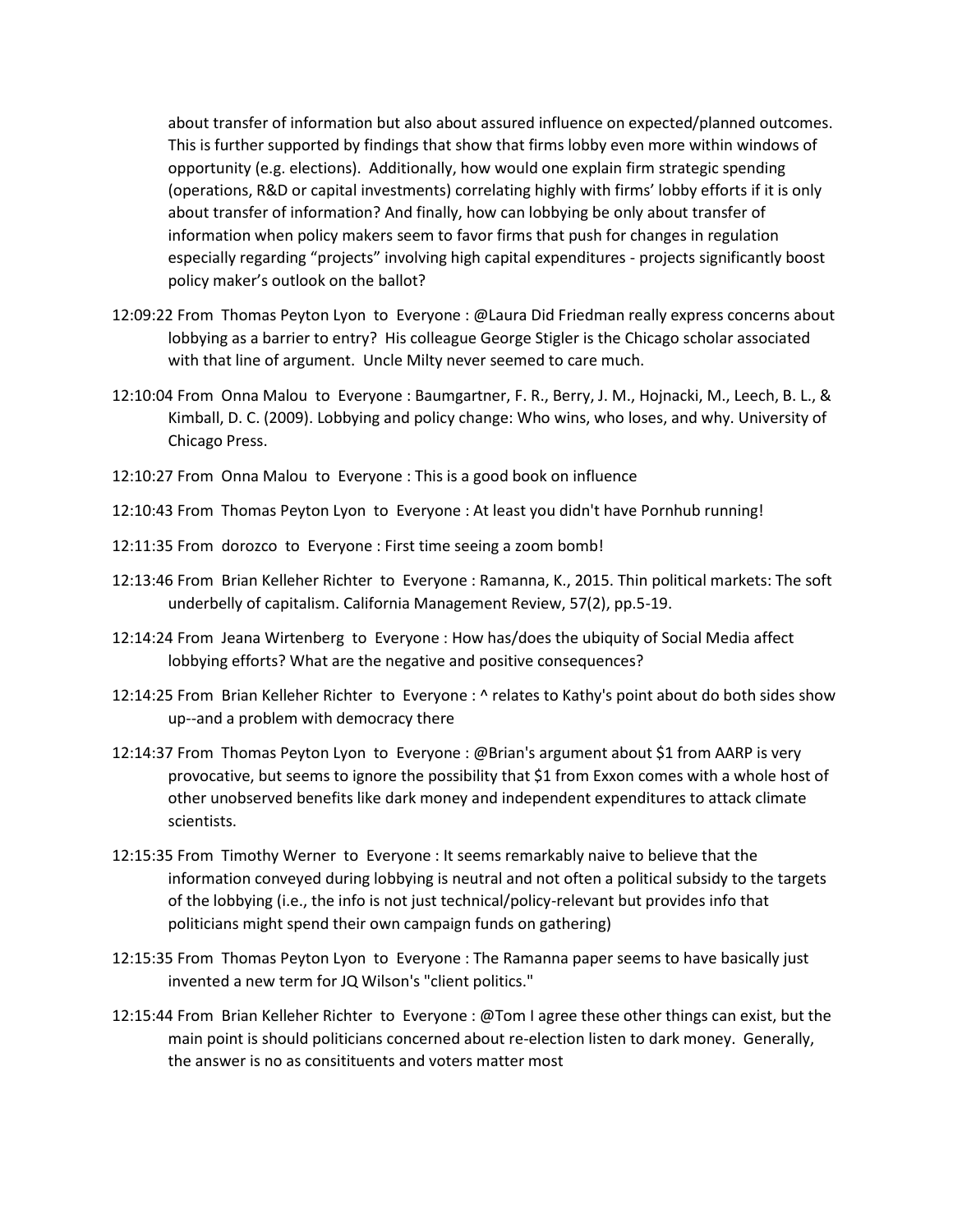- 12:16:25 From Laura Katsnelson to Everyone : @Tom: I recall reading about Milton's criticisms of the AMA for restricting supply of physicians via licensing. Not exactly lobbying by a corporation, but similar flavor. I don't think he pushed this line of inquiry very far though!
- 12:16:33 From Brian Kelleher Richter to Everyone : @ Tom RE: Ramanna, don't disagree, but it's framed for more of a management audience
- 12:16:37 From Thomas Peyton Lyon to Everyone : @Brian, that's right in principle and I would like it to hold. But I worry that independent expenditures on negative ads are very very powerful.
- 12:18:50 From Thomas Peyton Lyon to Everyone : @Kathleen Love that question about what it will take to align corporate CSR and CPA! I suspect it will take a major social movement demanding it.
- 12:18:51 From Jeana Wirtenberg to Everyone : How can HR help play a role by recruiting lobbyists who have ethics and are more honest?
- 12:18:55 From Maria Andrea De Villa to Everyone : Can we have access to the recording of this session?
- 12:18:59 From Zhao Li to Everyone : There is some evidence in political science for Tom's concern for dark money and attack ads

[\(https://onlinelibrary.wiley.com/doi/full/10.1111/ajps.12094?casa\\_token=Qt60m4oZc50AAAAA](https://onlinelibrary.wiley.com/doi/full/10.1111/ajps.12094?casa_token=Qt60m4oZc50AAAAA%3AosMqHOkx_0c4SKDk7b1vDaR1-kZ3zherCyubvEvU0-yXH7mGULOnaSn3Sqs9AGlWG7Fa3pW7D5AxR6w) [%3AosMqHOkx\\_0c4SKDk7b1vDaR1-kZ3zherCyubvEvU0-](https://onlinelibrary.wiley.com/doi/full/10.1111/ajps.12094?casa_token=Qt60m4oZc50AAAAA%3AosMqHOkx_0c4SKDk7b1vDaR1-kZ3zherCyubvEvU0-yXH7mGULOnaSn3Sqs9AGlWG7Fa3pW7D5AxR6w)

[yXH7mGULOnaSn3Sqs9AGlWG7Fa3pW7D5AxR6w\)](https://onlinelibrary.wiley.com/doi/full/10.1111/ajps.12094?casa_token=Qt60m4oZc50AAAAA%3AosMqHOkx_0c4SKDk7b1vDaR1-kZ3zherCyubvEvU0-yXH7mGULOnaSn3Sqs9AGlWG7Fa3pW7D5AxR6w), but it is still pretty under-studied at the moment. Also, for-profit corporations represent a very small share of (observed) super PAC funding, although dark money is of course hard to trace.

- 12:19:11 From Thomas Peyton Lyon to Everyone : @Jeana You are so funny!
- 12:20:27 From Mike Barnett to Everyone : Yes, everyone can have access to these sessions (except for the zoom bombers). It'll be posted, alongside all the other videos, in the next few days. Check out: business.rutgers.edu/ricsi
- 12:20:30 From dorozco to Everyone : Jeana, I wrote a few articles on how smaller under-resourced parties can leverage the crowd to fight against lobbying/ harmful regulation: [https://papers.ssrn.com/sol3/papers.cfm?abstract\\_id=2520515](https://papers.ssrn.com/sol3/papers.cfm?abstract_id=2520515)
- 12:20:52 From dorozco to Everyone : [https://sloanreview.mit.edu/article/using-social-media-in](https://sloanreview.mit.edu/article/using-social-media-in-business-disputes/)[business-disputes/](https://sloanreview.mit.edu/article/using-social-media-in-business-disputes/)
- 12:21:20 From Jeana Wirtenberg to Everyone : @dorozco. Thank you for sharing!
- 12:21:50 From David.L.Levy to Everyone : I'm not convinced that transparency helps much how many people know about OpenSecrets, InfluenceMap, or other groups that monitor lobbying?
- 12:21:59 From dorozco to Everyone : Those are positive examples in my opinion.
- 12:22:47 From Onna Malou to Everyone : I think we are missing a first step of this discussion: what is in the interest/benefit of "society"? We are talking politics, there will be many different positions and opinions. Who decides what is beneficial?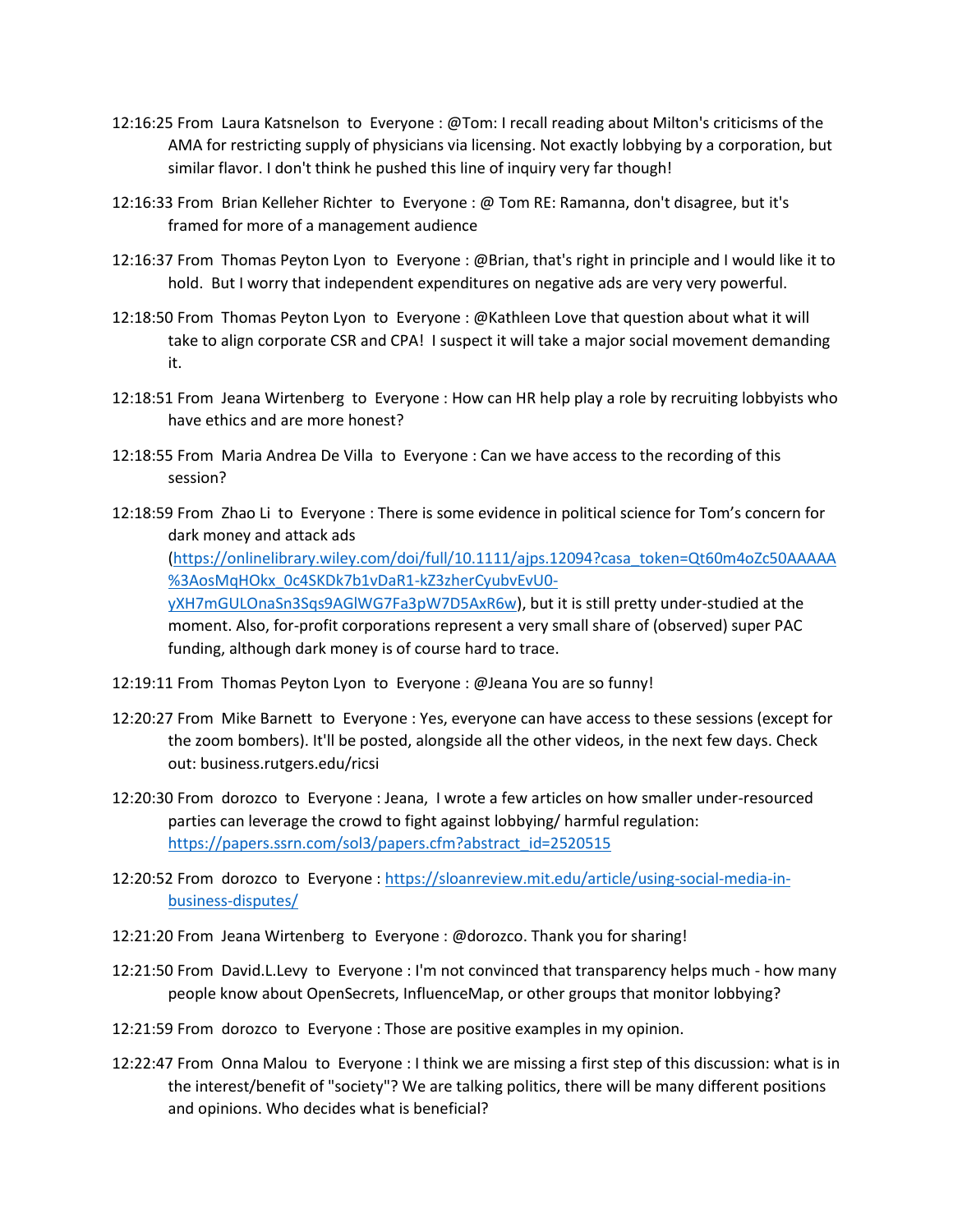- 12:22:52 From dorozco to Everyone : @jeana You're welcome!
- 12:23:04 From Jonathan Doh to Everyone : Here is the JMS Call Kathy referred to: <http://www.socadms.org.uk/wp-content/uploads/JMS-SI-Socio-Political-Issues-Call.pdf>
- 12:25:30 From Thomas Peyton Lyon to Everyone : @David Interesting point about transparency. I believe it is a necessary but not sufficient step. Without it, activists cannot raise the relevant concerns in a way that might gain public attention.
- 12:27:14 From Sigrun Wagner to Everyone : I'd like to echo Onna's question what is in the interest of society?
- 12:27:22 From Robert Bwana to Everyone : Transparency will help provide evidence for those who want to bring about a "positive" change to lobbying. The rest is up for the stakeholders involved. It won't be enough on its own.
- 12:27:23 From Zhao Li to Everyone : @Tom @David: My initial instincts were that activists could fill in the information gaps that voters face (even if voters do not themselves seek out lobbying disclosure or other information), but this paper has been very enlightening to me about the limits of its effectiveness:

[https://www.google.com/url?sa=t&rct=j&q=&esrc=s&source=web&cd=&ved=2ahUKEwj20pblh7](https://www.google.com/url?sa=t&rct=j&q=&esrc=s&source=web&cd=&ved=2ahUKEwj20pblh7DuAhX-MlkFHagvCjAQFjAAegQIARAC&url=https%3A%2F%2Fosf.io%2F6yskq%2Fdownload&usg=AOvVaw3mcMmklERFtNfkwMbQqYSR) [DuAhX-](https://www.google.com/url?sa=t&rct=j&q=&esrc=s&source=web&cd=&ved=2ahUKEwj20pblh7DuAhX-MlkFHagvCjAQFjAAegQIARAC&url=https%3A%2F%2Fosf.io%2F6yskq%2Fdownload&usg=AOvVaw3mcMmklERFtNfkwMbQqYSR)

[MlkFHagvCjAQFjAAegQIARAC&url=https%3A%2F%2Fosf.io%2F6yskq%2Fdownload&usg=AOvVa](https://www.google.com/url?sa=t&rct=j&q=&esrc=s&source=web&cd=&ved=2ahUKEwj20pblh7DuAhX-MlkFHagvCjAQFjAAegQIARAC&url=https%3A%2F%2Fosf.io%2F6yskq%2Fdownload&usg=AOvVaw3mcMmklERFtNfkwMbQqYSR) [w3mcMmklERFtNfkwMbQqYSR](https://www.google.com/url?sa=t&rct=j&q=&esrc=s&source=web&cd=&ved=2ahUKEwj20pblh7DuAhX-MlkFHagvCjAQFjAAegQIARAC&url=https%3A%2F%2Fosf.io%2F6yskq%2Fdownload&usg=AOvVaw3mcMmklERFtNfkwMbQqYSR)

- 12:29:20 From Brian Kelleher Richter to Everyone : Unless there is tyranny in the majority
- 12:29:56 From Timothy Werner to Everyone : Here is a great Yale Law Journal piece on how disclosure/transparency can be a double-edge sword: [https://www.yalelawjournal.org/pdf/Pozen\\_5xbpkxy6.pdf](https://www.yalelawjournal.org/pdf/Pozen_5xbpkxy6.pdf)
- 12:30:26 From Brian Kelleher Richter to Everyone : The unpaid, or outside disclosure part, is harder to measure--which is definitely a challenge for the literature
- 12:30:37 From Thomas Peyton Lyon to Everyone : @Zhao You are a font of good references!
- 12:31:00 From Zhao Li to Everyone : Thanks!
- 12:33:14 From Thomas Peyton Lyon to Everyone : @Tim Wow, that article is going to take some time to digest. But thanks for the reference.
- 12:34:44 From Thomas Peyton Lyon to Everyone : @Aseem This last point goes back to Brian's starting argument that petitions are explicitly allowed in the Constitution.
- 12:34:58 From Timothy Werner to Everyone : No problem! It's fascinating, in part, b/c it argues that disclosure laws can actually be another manifestation/tool of corporate power over government
- 12:36:42 From Robert Bwana to Everyone : While most of discussions have been (understandably) relating to US and EU lobbying, if lobbying is truly about information provision, could it not be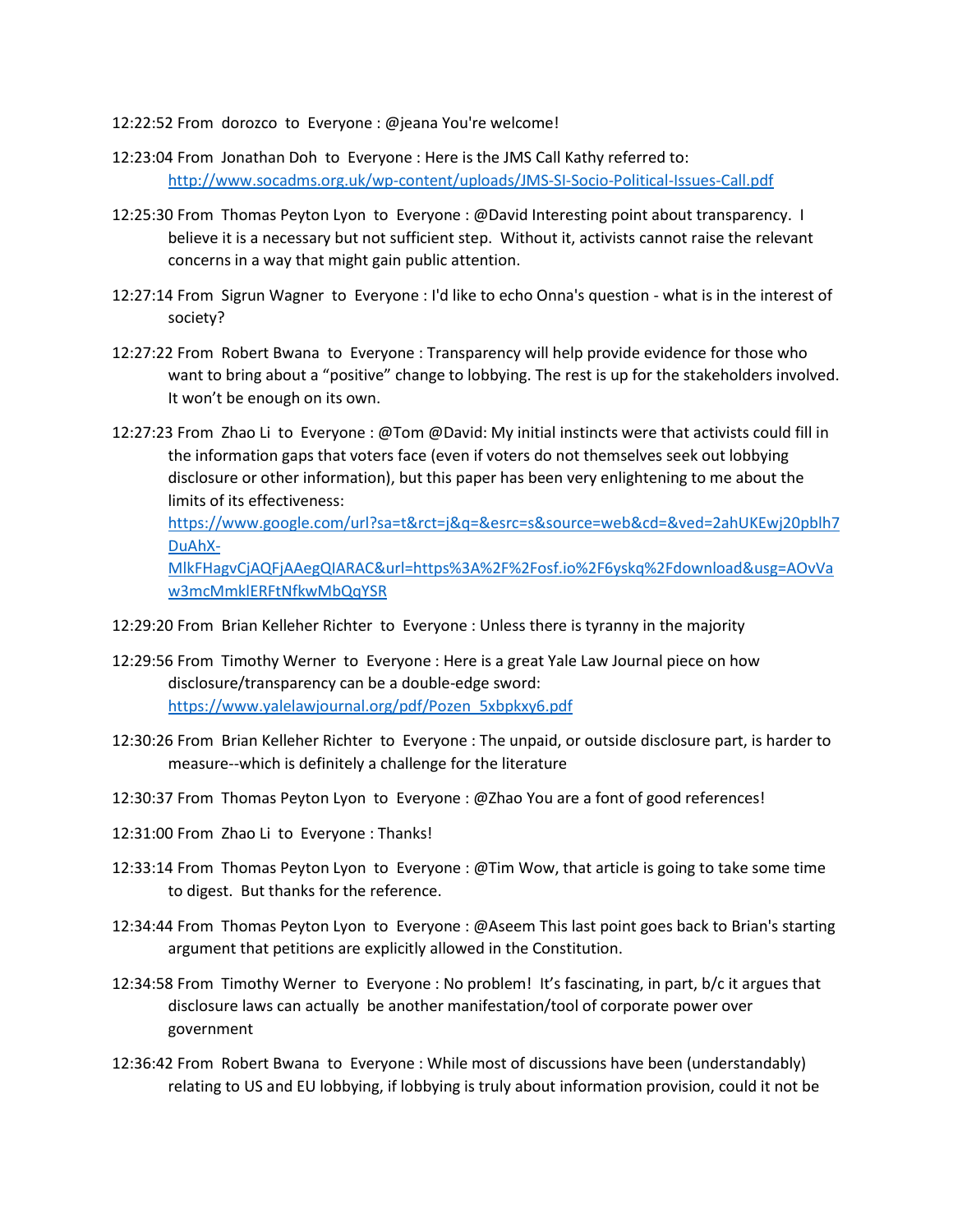considered vital to other govts who cannot afford to carry out the necessary research into decision making?

- 12:37:29 From Kathleen Rehbein to Everyone : Prior to citizen united, we had regulation, and there was a lot more control of financial contributions. Although imperfect---it was probably better than Citizens united. I thought we should move to the UK model...
- 12:37:48 From Robert Tomasko to Everyone : Some "public interest" organizations have paid lobbyists.
- 12:38:00 From David.L.Levy to Everyone : Aseem, this goes back to my first point can we be empowered to make representations in a democracy as citizens, who are shareholders, consumers, employees? and yes, we need to organize to do that - but companies use shareholder money to lobby on behalf of shareholders. We cannot all be exactly equal, but the field is vastly unequal.
- 12:38:25 From Zhao Li to Everyone : @Robert: Certainly. At least in American politics there is pretty much a consensus that declining congressional capacity has been great for lobbying, and perhaps to the detriment of public interest [https://www.google.com/books/edition/Congress\\_Overwhelmed/h7UCEAAAQBAJ?hl=en](https://www.google.com/books/edition/Congress_Overwhelmed/h7UCEAAAQBAJ?hl=en)
- 12:39:24 From Robert Bwana to Everyone : Another excellent link @Zhao, shows it is not just the less resourced countries who face these challenges
- 12:39:26 From Thomas Peyton Lyon to Everyone : @Tim There is some interesting research showing that disclosure of the raw data does not accomplish much until some group processes the data to make it interpretable. Bae, H., Wilcoxen, P., & Popp, D. (2010). Information disclosure policy: Do state data processing efforts help more than the information disclosure itself?. Journal of Policy Analysis and Management, 29(1), 163-182.
- 12:40:46 From Thomas Peyton Lyon to Everyone : @Zhao In Singapore they pay their top bureaucrats \$1M/year, enough to attract top talent and ensure that they don't feel the need to go work for Jack Abramoff later.
- 12:41:49 From Timothy Werner to Everyone : @Tom, thanks for the JPAM reference
- 12:42:09 From Zhao Li to Everyone : @Tom: Yes, I spent 5 years in Singapore, and this was repeated ad nauseam in civics classes :) It is pretty similar to what congressional reform advocates call for though.
- 12:42:36 From Thomas Peyton Lyon to Everyone : @Aseem So like Maggie Thatcher said "There is no such thing as society." ? Do you really believe that?
- 12:44:26 From Thomas Peyton Lyon to Everyone : @Brian What's a good case example where secret lobbying would be better than transparent lobbying?
- 12:45:05 From Timothy Werner to Everyone : @Tom & @Zhao… it's important to remember that the need for info subsidization of Congress/policymakers comes from a choice by those policymakers to get rid of some of their capacity (e.g., getting rid of the OTA during the Republican Revolution)… they can attempt to fix this themselves; that is to say, companies are not the only ones at fault for the current state of affairs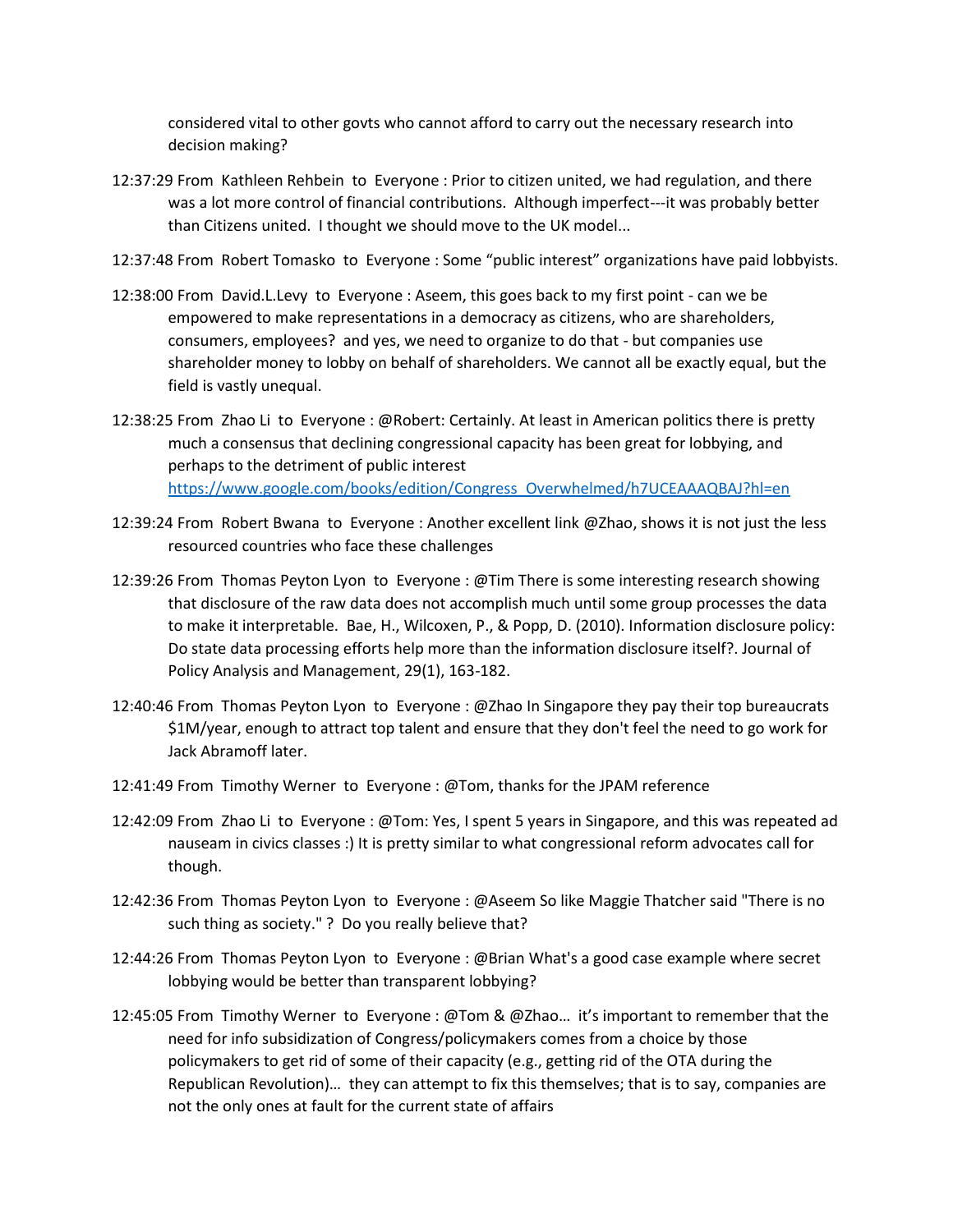- 12:45:41 From Thomas Peyton Lyon to Everyone : @Brian How can we access your HP case? It sounds really interesting.
- 12:46:19 From Brian Kelleher Richter to Everyone : https://www.chicagobooth.edu/research/stigler/education/case-studies
- 12:46:31 From Thomas Peyton Lyon to Everyone : @Brian Thanks!
- 12:46:34 From Brian Kelleher Richter to Everyone : ^You can get it free there for classroom use
- 12:46:40 From Zhao Li to Everyone : @Tim: Absolutely! Impossible not to talk about Gingrich (and others responsible for gutting Congress) in any course on money in politics.
- 12:46:53 From Brian Kelleher Richter to Everyone : Also my CMR with Adam Fremeth covers it briefly too; 2011 or 2012
- 12:48:43 From Timothy Werner to Everyone : We tend to think of the current state of affairs as being optimized for corporate influence… but it's pretty well optimized for incumbent policymakers too. The latter is as much to blame for the dominance of the status quo as the former.
- 12:48:56 From Thomas Peyton Lyon to Everyone : @Tim Amen! It is hard to know how much of the Republican /"libertarian" effort to strangle government in the bathtub was secretly designed to harness it to the interests of certain propertied stakeholders...
- 12:49:20 From Thomas Peyton Lyon to Everyone : @Tim And the politicians have a lot more direct power to change those rules.
- 12:53:57 From Onna Malou to Everyone : What would the ramification be for non-democratic states? Or, mor global rules?
- 12:55:22 From Robert Bwana to Everyone : Like the influence that PMI has relating Tobacco laws in Togo.
- 12:56:07 From Mike Barnett to Everyone : I'd be glad to wrap up by asking panelists and everyone to write here the most specific, direct research question related to corporate lobbying that you think needs to be studied & published.
- 12:57:01 From Prateek Raj to Everyone : Another aspect to consider is that in developing countries a rules based order may not be practical. For example, in developing couriers governments may actively lobby to make deals with corporations. In Lant Pritchett's Deals vs Rules framework this may be common and even at times be desirable.
- 12:57:30 From Maggie DELMAS to Everyone : Exciting conversation on information and disclosure. Lobbying has a clear goal: change regulation. Transparency on lobbying has a less clear objective. Who would be the audience of the transparency? We need to be clearer on that in order to devise good disclosure measures. In Delmas et al 2016: we found that both dirty and clean firms are more likely to lobby, however there are more dirty firms. So there is not only power difference on \$ invested in information strategies but also a difference on the number of actors arguing for a specific strategy. Would transparency on lobbying just expose the fact that more firms are in one camp? The literature on norms would then predict that people might feel